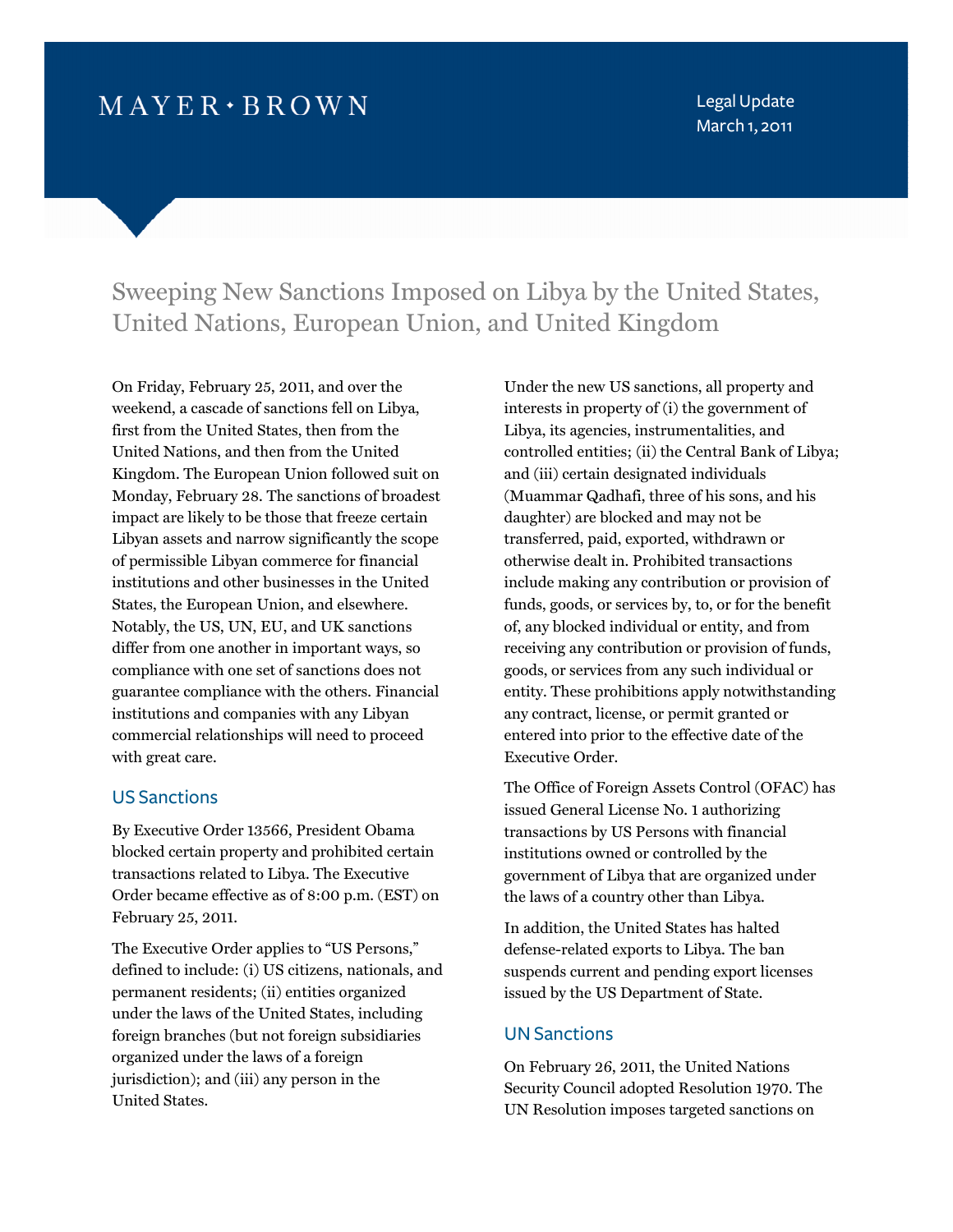key figures of the Qadhafi regime, including an international travel ban on 17 individuals identified in Annex I to the Resolution. Six of these individuals—Muammar Qadhafi, four sons, and one daughter— are identified in Annex II to the Resolution as also subject to an asset freeze. (One son, Hannibal Qadhafi, is listed by the United Nations but not yet by the United States.) Specifically, all funds, other financial assets, and economic resources, which are owned or controlled, directly or indirectly, by these individuals, or by individuals or entities acting on their behalf or at their direction, or by entities owned or controlled by them, must be frozen. No funds, other financial assets, or economic resources may be made available to, or for the benefit of, these individuals or entities.

The UN sanctions also impose a comprehensive arms embargo on Libya designed to prevent the direct or indirect supply, sale, or transfer of arms and military equipment to Libya and to prohibit Libya from exporting any arms. Finally, the Resolution gives the International Criminal Court (ICC) jurisdiction over crimes committed in Libya after February 15, 2011.

### EU Sanctions

On February 28, 2011, the EU Council enacted the UN sanctions by the adoption of Council Decision 7081/11. The press release announcing the Decision states that the EU sanctions include an arms embargo, a ban on trade in equipment that might be used for internal repression, a travel ban on the individuals designated by the United Nations as well as 10 additional individuals, and an asset freeze on the six Qadhafi family members designated by the United Nations, as well as 20 additional individuals "responsible for the violent crackdown on the civilian population." The names of the additional individuals designated by the European Union are not immediately available, nor is any detailed information about the sanctions, particularly the operation of the asset freeze. On the assumption that the

Decision, when published in the Official Journal, will be addressed to the EU Member States, each Member State will need to implement the Decision through the passage of domestic legislation.

### UK Sanctions

The UK authorities did not wait for the European Union to act before implementing the UN sanctions. HM Treasury issued the Libya (Financial Sanctions) Order 2011 to give effect to the UN Resolution. It came into force at 5:15 p.m. (GMT) on February 27, 2011.

The Order applies to any person in the United Kingdom or any person located elsewhere who is (i) a British citizen, a British overseas territories citizen, a British overseas citizen, a person who under the British Nationality Act 1981 is a British subject, a British National (Overseas) or a British protected person, or (ii) a body incorporated or constituted under the law of any part of the United Kingdom, including a Scottish partnership. The Order does not apply to subsidiaries of UK companies operating wholly outside the United Kingdom and which do not have legal personality under UK law.

The Order provides for the freezing of all funds, other financial assets, and economic resources owned or controlled by persons designated in Annex II to the Resolution (or designated by the competent UN sanctions committee) or persons acting for those designated persons, on their behalf, or at their direction, as well as entities owned or controlled by those designated persons. Further, no funds, other financial assets or economic resources shall be made available to, or for the benefit of, designated persons. An HM Treasury Notice issued concerning the Order provides specific guidance as to what might constitute "funds" or "economic resources."

By its terms, the asset freeze does not apply to the government of Libya. However, the HM Treasury Notice states that: "The effect of the asset freeze is not limited to assets held in the name of a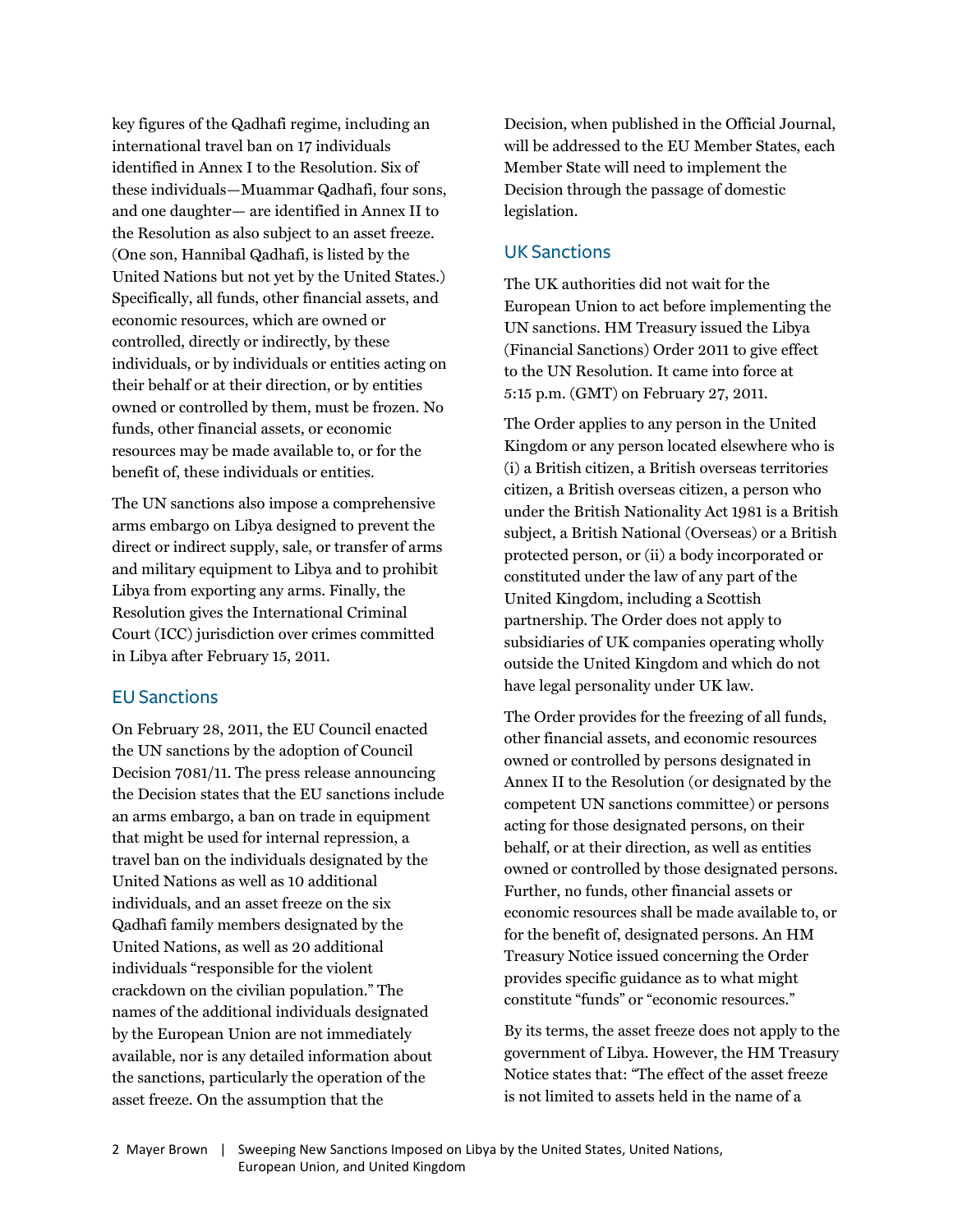designated person. [I]t also extends to any funds, other financial assets or economic resources owned or controlled by them. The financial sector and other persons should bear in mind that Muammar Qadhafi and his family have considerable control over the Libyan state and its enterprises in deciding how to conduct proper due diligence over any transactions involving Libyan state assets."

Specific authorization may be obtained from HM Treasury to make available certain frozen funds, other financial assets, or economic resources where such payments are: (i) necessary to satisfy the basic expenses of designated persons (e.g., food, rent and medical expenses); (ii) intended exclusively for payment of reasonable professional fees and reimbursement of incurred expenses associated with the provision of legal services; (iii) intended exclusively for payment of fees or service charges for routine holding or maintenance of frozen funds; or (iv) necessary for extraordinary expenses. (These exceptions are also stated in the UN Resolution.)

Further, all financial institutions and other bodies and persons in the United Kingdom are required to determine whether they maintain any accounts or otherwise hold any funds for designated persons and, if so, they must report to HM Treasury the details of all funds, other financial assets or economic resources that they have frozen.

## Some Practical Implications of the New Libya Sanctions

Although many aspects of the various sanctions regimes remain uncertain due to the lack of interpretative guidance, a few preliminary observations can be made.

• The US, UN, and UK sanctions are generally similar in their targeting of the assets of the designated members of the Qadhafi family. But beyond that common approach, significant differences are apparent.

- The US sanctions expressly apply to the assets of the government of Libya, including the Central Bank. The only exception is provided by OFAC's General License No. 1, which permits transactions with financial institutions that are organized under the laws of a country other than Libya. This General License includes subsidiaries, but not branches or representative offices unless they are incorporated entities. The General License also does not include non-financial institutions owned or controlled by the government of Libya that are organized under the laws of a country other than Libya.
- The UN sanctions do not, by their terms, apply an asset freeze to the government of Libya. They go only so far as to freeze the economic resources "owned or controlled, directly or indirectly," by the designated Qadhafi family members. The UN freeze thus covers entities owned or controlled by the designated individuals, but no indication is given that this freeze extends to Libyan state agencies or enterprises generally.
- The UK sanctions are expressly intended to implement the UN sanctions, but the HM Treasury Notice appears to reach toward the US position by noting the "considerable control" that the Qadhafi family has over the "Libyan state and its enterprises." The HM Treasury Notice encourages UK financial institutions, when engaging in due diligence, to bear in mind that transactions involving Libyan state assets could be deemed to involve assets owned or controlled by Muammar Qadhafi and his family.
- Another difference among the sanctions regimes relates to the impact of the new sanctions on already executed contracts. The US Executive Order essentially prohibits dealings with Libya even if they would be required by a contract pre-dating the Executive Order. The Executive Order leaves little doubt on this issue: it states that the prohibitions apply "notwithstanding any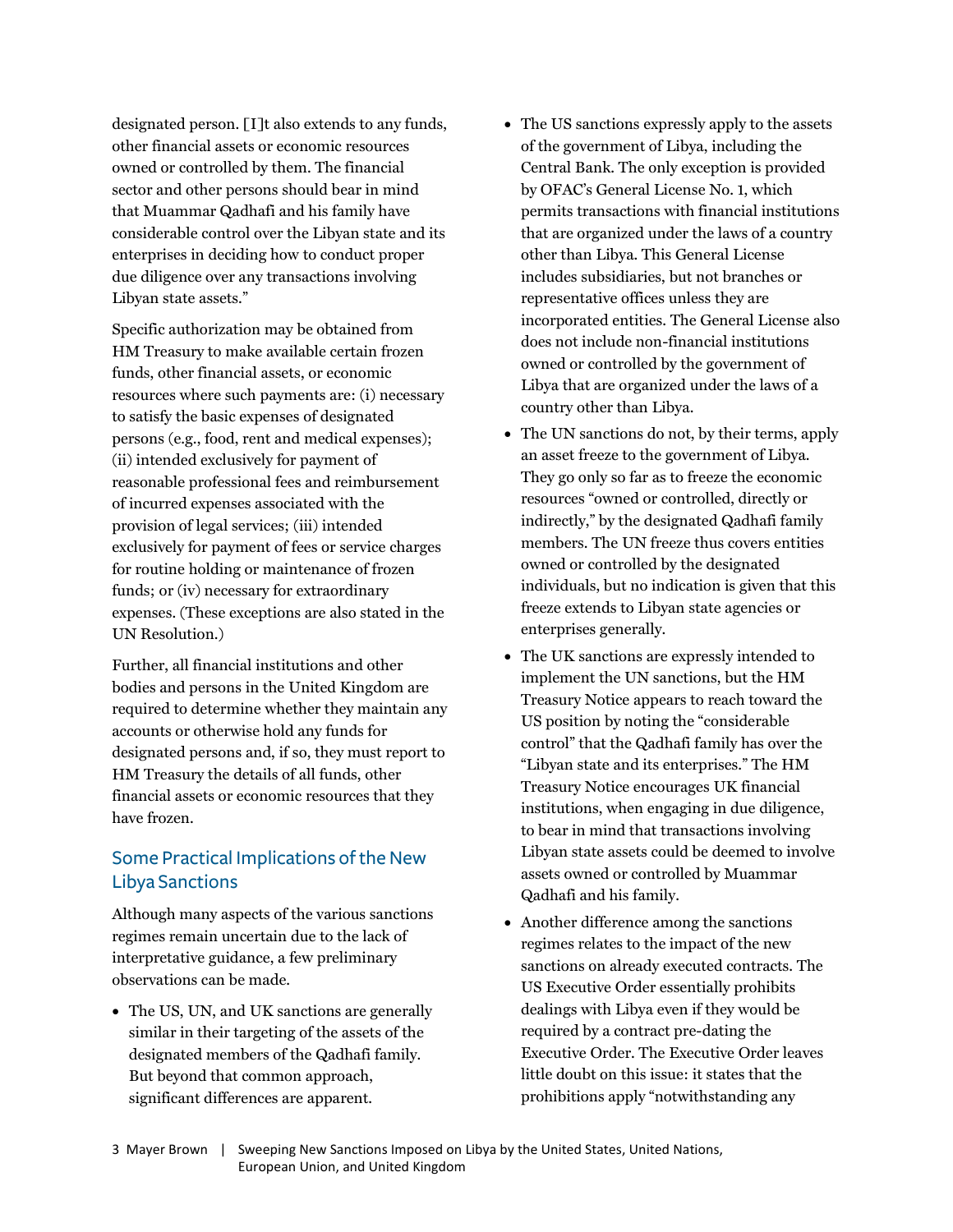contract entered into or any license or permit granted" prior to 8:00 p.m. EST on February 25.

- The UN sanctions, by contrast, contain limited contract sanctity provisions. The Security Council Resolution states that its measures "shall not prevent a designated person or entity from making payment due under a contract entered into prior to the listing of such person or entity," provided that the payment is not received by a listed person or entity and that 10 working days' notice is given to a UN committee established to administer the Libya sanctions.
- The UK sanctions take a different approach. They do not expressly address the receipt of a payment *from* a designated person or entity. Rather, they address payments *to* a designated person or entity, permitting such payments arising from contracts predating the sanctions to be credited to a frozen account, provided that HM Treasury is informed without delay and provided also that such payments are also frozen.
- When relying on commercial interdiction software to screen against the newly sanctioned individuals, companies should be aware of the many variations of the English spelling of "Qadhafi." OFAC has updated its SDN List to include a number of these spelling variations, but those may not be exhaustive.

Links to the official sanctions documents are as follows:

- http://www.treasury.gov/resource[center/sanctions/Programs/Documents/2011\\_](http://www.treasury.gov/resource-center/sanctions/Programs/Documents/2011_libya_eo.pdf) libya\_eo.pdf;
- http://www.treasury.gov/resource[center/sanctions/Documents/libya2\\_GL1.pdf;](http://www.treasury.gov/resource-center/sanctions/Documents/libya2_GL1.pdf)
- [http://www.pmddtc.state.gov/documents/Lib](http://www.pmddtc.state.gov/documents/LibyaSuspension_02262011.pdf) yaSuspension\_02262011.pdf;
- [http://www.un.org/News/Press/docs/2011/sc1](http://www.un.org/News/Press/docs/2011/sc10187.doc.htm) 0187.doc.htm;
- [http://www.consilium.europa.eu/uedocs/cms](http://www.consilium.europa.eu/uedocs/cms_data/docs/pressdata/EN/foraff/119524.pdf) \_data/docs/pressdata/EN/foraff/119524.pdf;
- http://www.hm[treasury.gov.uk/d/libya\\_financial\\_sanctions\\_o](http://www.hm-treasury.gov.uk/d/libya_financial_sanctions_order270211.pdf) rder270211.pdf;
- http://www.hm[treasury.gov.uk/d/public\\_notice\\_270211.pdf](http://www.hm-treasury.gov.uk/d/public_notice_270211.pdf)

*For further information about the Libya sanctions, please contact any of the following lawyers.*

**Carol J. Bilzi** +1 202 263 3202 cbilzi@mayerbrown.com

**Simeon M. Kriesberg** +1 202 263 3214 skriesberg@mayerbrown.com

**Lindsay McQuillian** +44 20 7398 4619 lmcquillian@mayerbrown.com

**Graham Gowland** +44 20 3130 3712 ggowland@mayerbrown.com